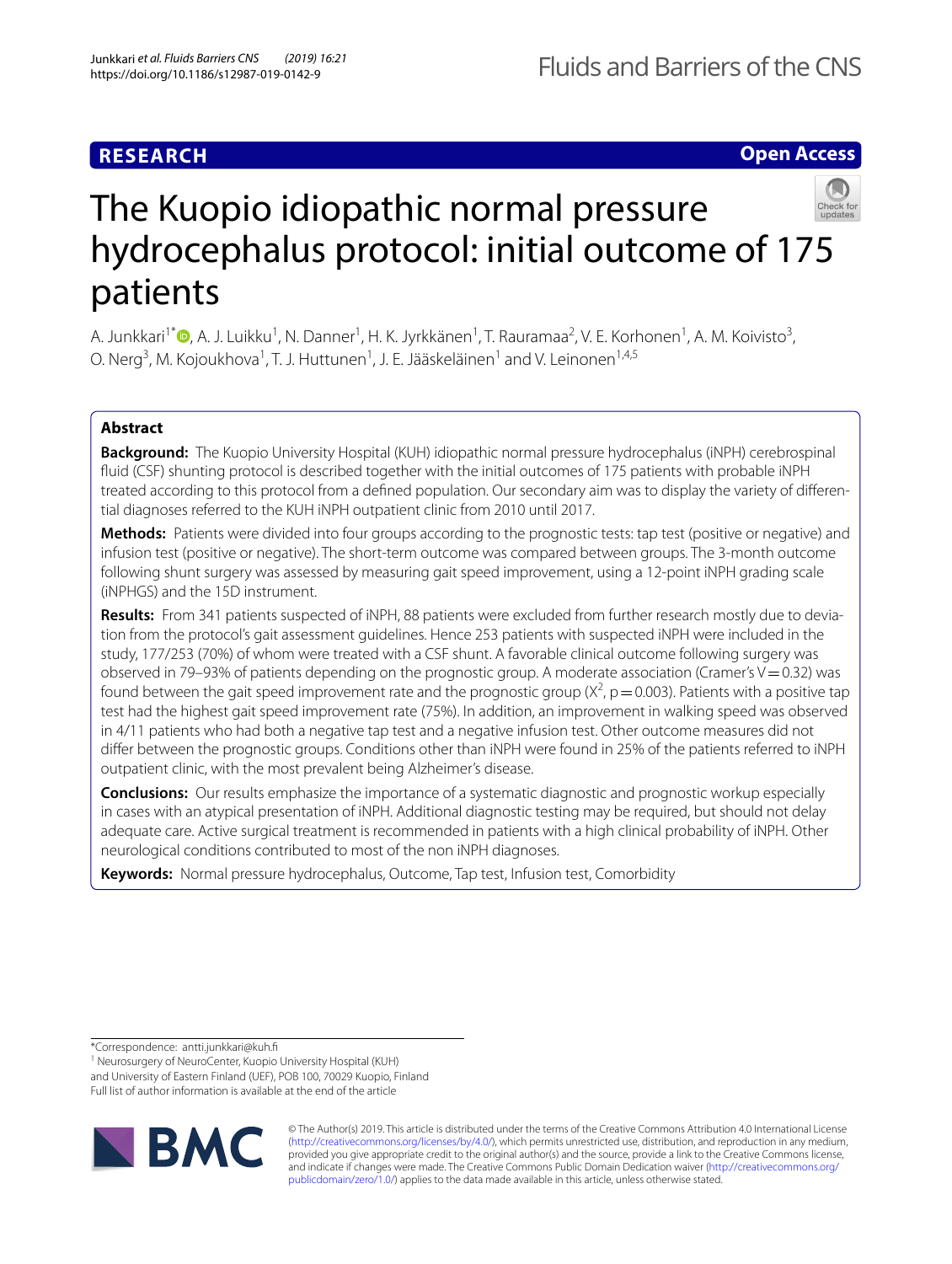#### **Introduction**

Idiopathic normal pressure hydrocephalus (iNPH) is a progressive neurological disorder, affecting the aged population, which can be ameliorated by cerebrospinal fluid (CSF) shunting  $[1, 2]$  $[1, 2]$  $[1, 2]$  $[1, 2]$  $[1, 2]$ . A suspicion of iNPH rises, when patients exhibit a progressive worsening of gait, cognitive impairment and urinary incontinence, accompanied with ventricular enlargement (ventriculomegaly) demonstrated by computed tomography (CT) or magnetic resonance imaging (MRI) of the brain [[1,](#page-11-0) [2\]](#page-11-1). It has been recently hypothesized that ventriculomegaly might be a sign of early neurodegeneration [\[3](#page-11-2)]. Since several conditions may feature a similar gait disorder  $[3, 4]$  $[3, 4]$  $[3, 4]$  $[3, 4]$  $[3, 4]$  and ventriculomegaly  $[3, 5]$  $[3, 5]$  thorough diagnostic evaluations should be performed in collaboration with neurologists, neuroradiologists and neurosurgeons [[3](#page-11-2)[–6](#page-11-5)]. Due to the progressive nature of iNPH, patients should be treated without unnecessary delays after establishing the diagnosis, since the condition worsens over time [[7](#page-11-6), [8](#page-11-7)]. However, also the response rate for CSF shunting seems to begin to decrease on average after 6 months following surgery [[9](#page-11-8)], possibly indicating the progression of iNPH or its comorbidities [\[10\]](#page-11-9). It has also been suggested that a non-sustained response may indicate another condition than iNPH [\[3](#page-11-2)].

In three decades the methods and criteria for diagnosing iNPH and predicting the outcome of CSF shunting, while not perfect, have become more robust and less invasive  $[1, 2]$  $[1, 2]$  $[1, 2]$  $[1, 2]$ . During this time, a gradual adaptation to the iNPH guidelines and literature has modified the practice in Kuopio University Hospital's (KUH) NPH outpatient clinic: From 1991 until 2010 the KUH protocol included a 24-h intraventricular pressure monitoring from all patients with suspected iNPH. In early 2010, after the adaptation of tap-test, infusion testing and motivation to decrease risks involved with direct intracranial pressure (ICP) monitoring, a three-step prognostic test protocol was launched (Fig. [1,](#page-2-0) Table [1\)](#page-3-0), the KUH iNPH protocol. Our aim is to describe KUH iNPH protocol and the initial outcomes of 175 patients with probable iNPH who were treated based on this protocol.

Our secondary objective was to examine whether the patients selected to the treatment on each step of the prognostic test protocol, differentiated from each other in terms of clinical appearance and severity of the illness, and to describe the initial outcomes in each prognostic group. Our tertiary aim was to display the variety of differential diagnoses referred to the KUH iNPH outpatient clinic from 2010 until 2017.

#### **Current prognostic and diferential diagnostic tests for iNHP**

The lumbar tap test (LTT) has been used to temporarily emulate the function of a CSF shunt and to predict the outcome of treatment  $[2, 11-13]$  $[2, 11-13]$  $[2, 11-13]$  $[2, 11-13]$  (Table [1](#page-3-0)). It has been demonstrated that a larger volume of drained CSF during LTT does not provide additional value [[14\]](#page-11-12) but some researchers have suggested that a longer observation time (up to 24-h) may be used to increase the sensitivity of the LTT [\[15](#page-11-13)]. In addition to measuring walking speed in the LTT, a timed up and go (TUG) test can also be used [[16](#page-11-14), [17\]](#page-11-15). As an alternative to a single lumbar puncture, another option is to continuously drain CSF over several days removing a total volume of 300– 500 ml of CSF, also known as external lumbar drainage (ELD) [[2](#page-11-1), [13](#page-11-11)]. Despite the various test methods, reports on the minimal clinically signifcant improvement in gait speed after LTT or ELD are scarce [[13](#page-11-11)]. However, patients with a strong clinical suspicion of iNPH but negative results in LTT should not be denied CSF shunt surgery, but undergo further testing of CSF hydrodynamics [[11–](#page-11-10)[13,](#page-11-11) [18\]](#page-11-16). For example in iNPH, elevated CSF outflow resistance may be observed in a lumbar infusion test [[13,](#page-11-11) [18–](#page-11-16)[20](#page-11-17)]. Even though the diagnostic and prognostic workup of iNPH can be enhanced with the infusion test, there still remain patients with iNPH who potentially could beneft from CSF shunting despite a normal CSF outflow resistance in the infusion test  $[12, 12]$  $[12, 12]$ [13,](#page-11-11) [18,](#page-11-16) [20\]](#page-11-17). As a further test, continuous direct monitoring of ICP has been used, but in addition to the invasive nature of the procedure, the additional prognostic value of the diferent abnormalities observed during monitoring, such as B waves or pulsatile ICP, have not been confrmed [[2,](#page-11-1) [13,](#page-11-11) [21](#page-11-19)]. Also more sophisticated computerized methods merging multimodal data, such as Disease State Index (DSI), have problems in predicting outcome of CSF shunting in patients with iNPH [[22](#page-11-20)].

#### **Methods**

#### **Patients**

The permission for the research was received from the Research Ethics Board of KUH. The study was conducted according to the Declaration of Helsinki and all patients provided informed consent. People suspected to suffer from iNPH were primarily examined by a neurologist and referred for further neurosurgical investigations if the patient exhibited one to three symptoms possibly related to NPH (impaired gait, cognition or urinary continence) together with enlarged brain ventricles (Evans' index > 0.3) in CT or MRI (Fig. [1\)](#page-2-0) and without other explicit cause of the symptoms.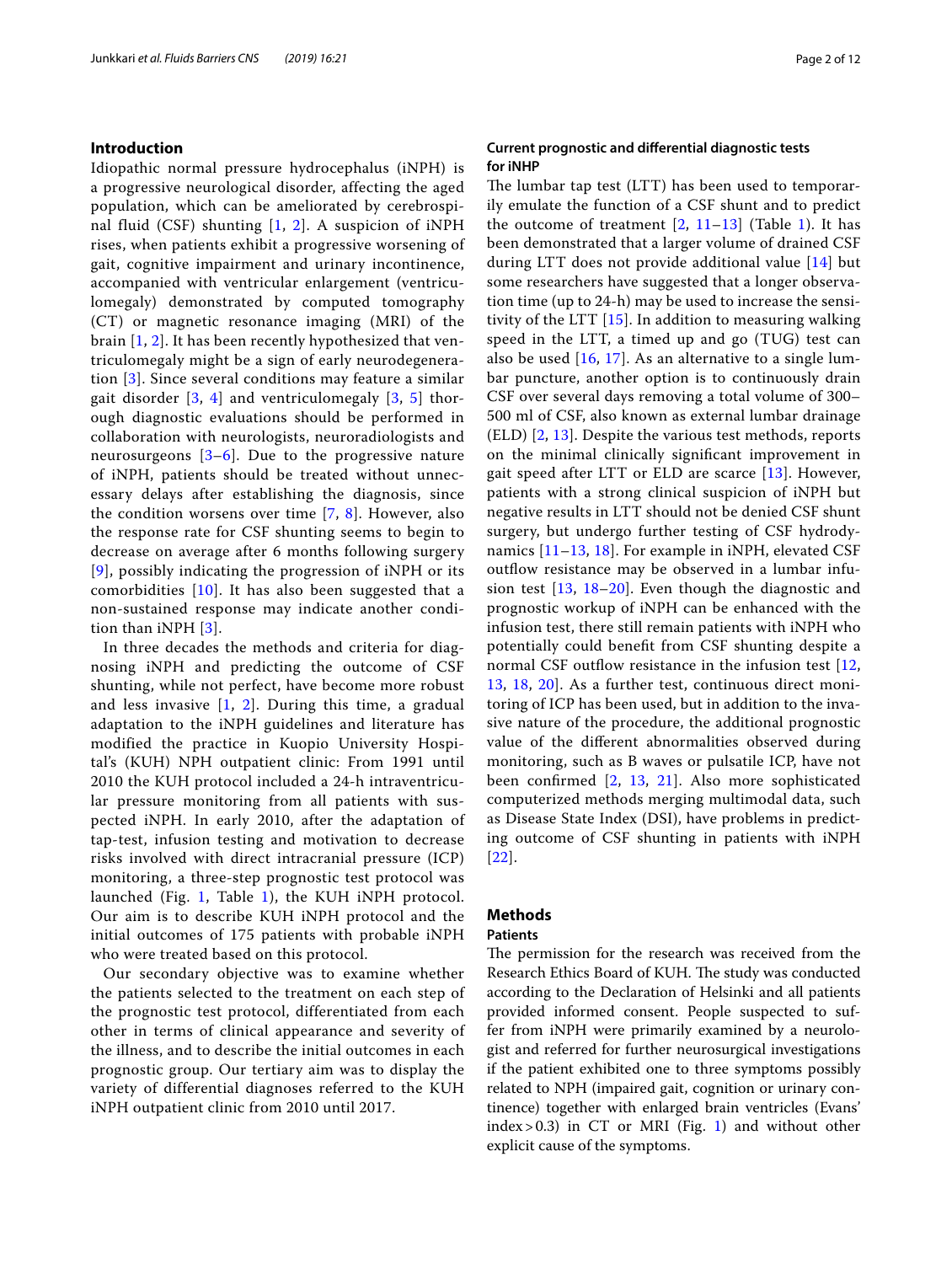

<span id="page-2-0"></span>**Fig. 1** Flowchart of the study population. The initial outcome 3 months postoperatively has been highlighted in grey in each prognostic group. The number of observations, ratios and percentages have been given to account for any missing data. <sup>a</sup>Tap test evaluation based only on clinician's judgement. <sup>b</sup>Description of the performance and interpretation of tap test are found in (Table [1](#page-3-0)). <sup>c</sup>Improvement of any core symptoms (gait, cognition and urinary incontinence) assessed by neurosurgeon. <sup>d</sup>At least 20% improvement in average gait speed, gait test task and evaluation described in (Table [1](#page-3-0)). <sup>e</sup>Reduction in the iNPHGS total score at least by a single point. <sup>f</sup>At least 0.015 improvement in 15D score. <sup>9</sup>1 Ventriculomegaly (congenital or unclear etiology). <sup>h</sup>8 VAD or CVD,7 AD, 7 AD + VAD, 3 Cognitive impairment or dementia of unspecified etiology, 3 Ventriculomegaly (congenital or unclear etiology), 3 PD (2 vascular, 1 idiopathic), 2 Drug induced parkinsonism or psychiatric condition, 2 traumatic brain injury, 1 FTD, 1 Spinal stenosis, 1 arthrosis, 1 LBD. <sup>i</sup>7 AD, 5 spinal stenosis, 3 Cognitive impairment or dementia of unspecified etiology, 3 VAD or CVD, 2 Drug induced parkinsonism or psychiatric condition, 1 LBD, 1 Vertigo. <sup>jp</sup>atients underwent 24-h intraventricular measurement of ICP, interpretation of the monitoring is described in (Table [1\)](#page-3-0). *iNPH* Idiopathic normal pressure hydrocephalus, *sNPH* secondary normal pressure hydrocephalus, *ICP* intracranial pressure, *VAD* vascular dementia, *CVD* cerebrovascular disease, *AD* Alzheimer's disease, *PD* Parkinson's disease, *iPD* idiopathic PD, *LBD* Lewy's bodies disease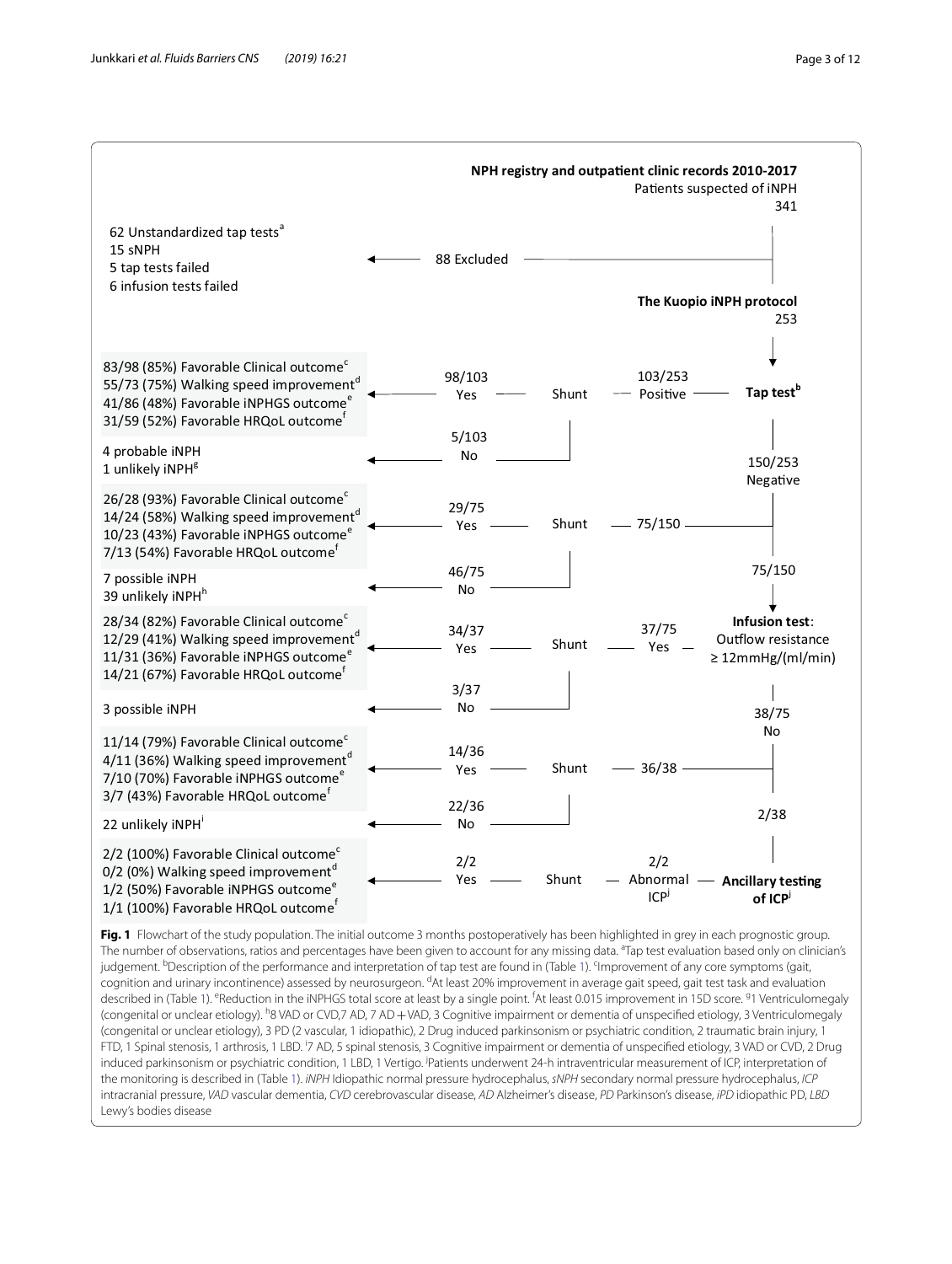| Prognostic or diagnostic test                         | Performance                                                                                                                                                                                                                                                                                                                                                                                                                                                                                                                                                     | Interpretation                                                                                                                                                                           | Action                                                                                                                                                                                                                                                                       |
|-------------------------------------------------------|-----------------------------------------------------------------------------------------------------------------------------------------------------------------------------------------------------------------------------------------------------------------------------------------------------------------------------------------------------------------------------------------------------------------------------------------------------------------------------------------------------------------------------------------------------------------|------------------------------------------------------------------------------------------------------------------------------------------------------------------------------------------|------------------------------------------------------------------------------------------------------------------------------------------------------------------------------------------------------------------------------------------------------------------------------|
| Tap test                                              | to the starting point (20 m in total). Repeated twice<br>of CSF is removed by lumbar<br>eters, rotating and returning<br>manner. The average gait speed (meters/second),<br>puncture in a sitting position. Patient rests 1 h in<br>the number and the length of steps prior to and<br>the CSF removal by lumbar<br>supine position before the repetition of the gait<br>Evaluation: Examining the gait in a standardized<br>after CSF removal are calculated<br>CSF drainage: 20-40 ml<br>Gait task: Walking 10 m<br>prior and twice after<br>puncture<br>task | Positive <sup>a</sup> if there is at least 20% improvement in aver-<br>age gait speed. Negative if less                                                                                  | If positive, patient is referred for CSF shunt treatment,<br>if the patient is willing, and if there are no contrain-<br>Negative test does not exclude favorable CSF shunt<br>treatment outcome. Such patients are referred to<br>the infusion test if willing<br>dications |
| Infusion test                                         | measuring changes in ICP caused by continuous or<br>CSF outflow resistance via lumbar catheter by<br>pulsatile infusion of Ringer solution                                                                                                                                                                                                                                                                                                                                                                                                                      | Positive <sup>b</sup> if: Outflow resistance is $\geq$ 12 mmHg/(ml/<br>min). Negative if not                                                                                             | thus may benefit from CSF shunt treatment. If test is<br>negative, patient is unlikely to have iNPH, but some<br>If positive, patient is likely to suffer from iNPH, and<br>iNPH patients may have normal findings                                                           |
|                                                       | Continuous measurement of ICP 24 h, intraventricular measurement of ICP                                                                                                                                                                                                                                                                                                                                                                                                                                                                                         | 10 mmHq or (b) the presence of any A waves or (c)<br>Positive if: (a) a basal intracranial pressure is above<br>more than 30% B waves during the monitoring                              | thus may benefit from CSF shunt treatment. If test is<br>negative, patient is unlikely to have iNPH, but some<br>If positive, patient is likely to suffer from iNPH, and<br>INPH patients may have normal findings                                                           |
| Stricter outflow resistance limits exist (13, 19, 20) | There are no uniform guidelines how to measure and what is the minimal clinically significant gait improvement after CSF removal                                                                                                                                                                                                                                                                                                                                                                                                                                | CSF Cerebrospinal fluid, iNPH idiopathic normal pressure hydrocephalus, KUH Kuopio University Hospital, (CP intracranial pressure, ml milliliter, min minute, mmHg millimeter of mercury |                                                                                                                                                                                                                                                                              |

<span id="page-3-0"></span>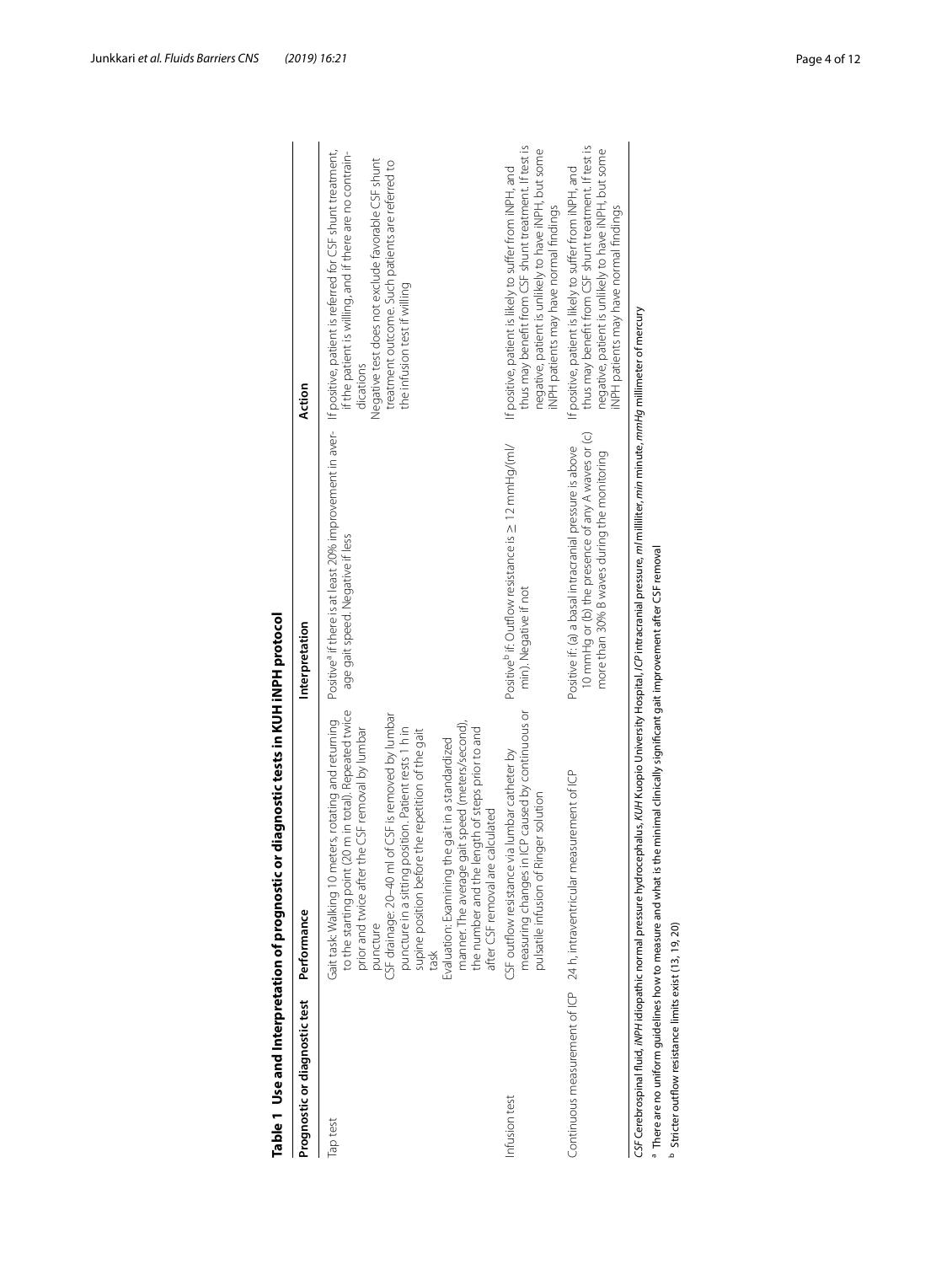In early 2010, a three-step prognostic test protocol was launched (Fig. [1](#page-3-0), Table 1). The use and interpretation of diferent prognostic or diagnostic tests used in KUH are presented in Table [1](#page-3-0). In the three-step-protocol, an LTT is performed to all patients with suspected iNPH, where at least 20% improvement in average gait speed in repeated 10-m tests is considered as a positive result (Table [1\)](#page-3-0). In the second phase, those with a negative LTT may undergo lumbar infusion test, where pathological findings (outflow resistance  $\geq$  12 mmHg/(ml/min)) [[19](#page-11-21)] were considered as a positive result. In the third step, participants with a negative fnding in both of the abovementioned tests could further undergo a 24-h monitoring of intraventricular pressure (Table [1\)](#page-3-0). Patients with negative fndings at any stage of the prognostic testing could still be considered as candidates for shunt surgery based on clinical re-evaluation. Due to the invasive nature of the procedure, the number of patients referred to direct ICP monitoring has decreased over time.

#### *Lumbar tap test*

The LTT is used to temporarily emulate the function of a CSF shunt in order to predict the outcome of treatment  $[2, 11-13]$  $[2, 11-13]$  $[2, 11-13]$  $[2, 11-13]$  $[2, 11-13]$  (Table [2\)](#page-5-0). This was done by examining the gait in a standardized manner before and 1 h after the removal of 20–40 ml CSF by lumbar puncture [\[2,](#page-11-1) [11,](#page-11-10) [13](#page-11-11)]. The KUH procedure for performing the LTT is described in detail in Table [1.](#page-3-0)

#### *Infusion test*

The infusion test was performed by a neurosurgeon using the Likvor CELDA® System (19). Increased outflow resistance  $(\geq 12 \text{ mmHg/(ml/min)} \, [19]$  $(\geq 12 \text{ mmHg/(ml/min)} \, [19]$  $(\geq 12 \text{ mmHg/(ml/min)} \, [19]$  was considered to support the diagnosis of probable iNPH.

#### **Shunt surgery**

A ventriculoperitoneal shunt system was used in all patients. The ventricular catheter was placed from either a parieto-occipital or a frontal puncture with the latter being the only applied technique in recent years. The peritoneal catheter was placed via midline- or para-umbilical mini-laparotomy. At the beginning of the study period valves with a fxed pressure setting were used and later the policy was changed to installing adjustable valves in all patients.

#### **Biopsy procedure and immunohistochemistry**

At surgery, three cylindrical cortical brain biopsies of 2–5 mm in diameter and 3–7 mm in length, were acquired preceding the insertion of CSF shunt proximal catheter, using biopsy forceps (until 2010) or disposable Temno Evolution<sup>R</sup> TT146 biopsy needle (Merit Medical Systems Inc., South Jordan, UT, USA) (since 2010). The insertion point for the catheter was approximately 3 cm from the midline and anterior to the coronal suture. From all samples, a neuropathologist graded the presence of the immunoreactivity for amyloid-beta (Aβ) and hyperphosphorylated tau (HPτ) using light microscopy [[23\]](#page-11-22). Patients were then further divided by the presence of pathology of any kind, the Aβ or HPτ observed in the frontal cortical biopsy (Table [2](#page-5-0)).

#### **Evaluation of outcome (3 months postoperatively)** *Clinical outcome*

A clinically-verifed shunt response was assessed by a neurosurgeon at the outpatient clinic.  $[24]$  The patient was classifed to be responsive to the CSF shunt if any improvement in the core symptoms (gait, cognition and urinary incontinence) was detected [\[24\]](#page-11-23).

#### *Walking speed improvement*

A positive outcome in walking speed is considered as an improvement of at least 20%. The detailed performance and evaluation of the gait task is described in Table [2.](#page-5-0)

#### *iNPH Grading Scale*

To assess the severity of the symptoms of iNPH, a modifed Finnish version of the 12-point iNPH Grading Scale (iNPHGS) was used  $[25]$  $[25]$ . INPHGS is a clinician-rated scale to separately estimate the severity of each of the triad symptoms with a scoring based on interviews with the patients or their caregivers and observations by the physician [[25](#page-11-24)]. Lower scores represent less severe symptoms [\[25](#page-11-24)]. It has been estimated that even a reduction in the iNPHGS by a single point results in a clinically observable improvement in the patient's condition [\[26](#page-11-25)].

#### *15D instrument*

To assess the self-rated Health-related Quality of Life (HRQoL) outcome, a generic utility measurement, 15D instrument was used  $[27]$  $[27]$ . The 15D instrument has been recently described in detail in patients with iNPH [[10\]](#page-11-9). The minimal clinically significant improvement in HRQoL, measured by 15D, was considered to be 0.015 [[28\]](#page-11-27).

#### *Cognitive impairment*

Cognition was evaluated by using the Mini-Mental State Examination (MMSE). MMSE ranges from 0 to 30, with lower scores indicating a greater cognitive decline [\[29\]](#page-11-28).

#### **Statistics**

The data was analyzed using the Statistical Package for Social Sciences (SPSS 22 for Windows, Version 22.0. IBM Corp., Armonk, NY, USA). Due to the non-normal distribution, independent-Samples Kruskal–Wallis test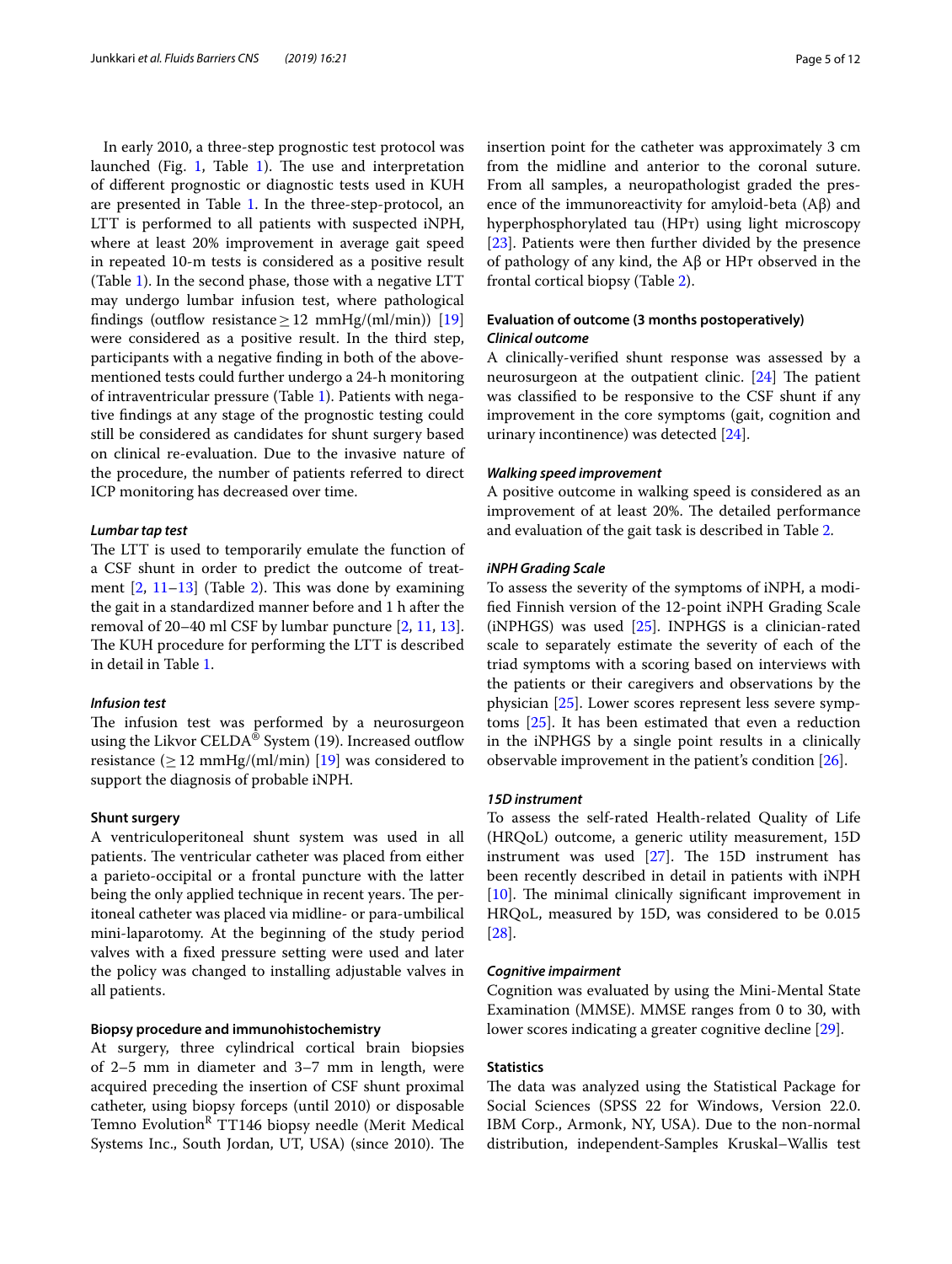<span id="page-5-0"></span>

|                                                                                                      |                                                          |        |                                                                     |                                                          |            |                                                     |                                                  |               | Table 2 Comparison of clinical characteristics and outcomes in 175 probable iNPH patients using different prognostic tests |                                                  |               |                                                     |                            |                     |                    |
|------------------------------------------------------------------------------------------------------|----------------------------------------------------------|--------|---------------------------------------------------------------------|----------------------------------------------------------|------------|-----------------------------------------------------|--------------------------------------------------|---------------|----------------------------------------------------------------------------------------------------------------------------|--------------------------------------------------|---------------|-----------------------------------------------------|----------------------------|---------------------|--------------------|
| Variables                                                                                            | Tap positive, infusion test<br>not performed<br>$n = 98$ |        |                                                                     | Tap negative, infusion test<br>not performed<br>$n = 29$ |            |                                                     | Tap negative, infusion test positive<br>$n = 34$ |               |                                                                                                                            | Tap negative, infusion test negative<br>$n = 14$ |               |                                                     | statistics<br>Test<br>(df) | of strength<br>Test | p value            |
|                                                                                                      | of participants<br>Number                                | ℅      | of observations of participants<br>if any missing<br>Number<br>data | Number                                                   | ℅          | of observations<br>if any missing<br>Number<br>data | of participants<br>Number                        | ℅             | of observations<br>if any missing<br>Number<br>data                                                                        | of participants<br>Number                        | ℅             | of observations<br>if any missing<br>Number<br>data |                            |                     |                    |
| Favorable<br>Outcome                                                                                 | $\stackrel{\sim}{\infty}$                                | $85$   |                                                                     | $\geqslant$                                              | 93         | $28$                                                | $28$                                             | $\rm \approx$ |                                                                                                                            | Ξ                                                | $\mathcal{L}$ |                                                     | 2.23(3)                    |                     | $0.527^{a}$        |
| 3 months<br>outcome<br>eratively<br>postop-<br>clinical<br>(yes)                                     |                                                          |        |                                                                     |                                                          |            |                                                     |                                                  |               |                                                                                                                            |                                                  |               |                                                     |                            |                     |                    |
| 3 months<br>improve-<br>eratively<br>postop-<br>speed<br>ment<br>Walking<br>(yes)                    | 55                                                       | 75     | 73                                                                  | $\overline{4}$                                           | $58\,$     | $\geqslant$                                         | $\supseteq$                                      | $\pm$         | $\overline{5}$                                                                                                             | 4                                                | $36$          | Ξ                                                   | 10.72(3)                   | $0.32^c$            | $0.003^{\rm b}$    |
| 3 months<br>outcome<br>eratively<br>postop-<br>INPHGS<br>Favorable<br>(yes)                          | $\frac{4}{3}$                                            | 48     | $86$                                                                | $\supseteq$                                              | $43$       | $23$                                                | $\equiv$                                         | 36            | $\overline{5}$                                                                                                             | $\sim$                                           | $\gtrsim$     | $\supseteq$                                         | 3.86(3)                    |                     | $0.278^{b}$        |
| Characteristics<br>3 months<br>outcome<br>eratively<br>postop-<br>Favorable<br><b>HRQoL</b><br>(yes) | $\overline{\mathbb{S}}$                                  | 52     | $50$                                                                | $\sim$                                                   | $\,54$     | $\widetilde{\Box}$                                  | $\overline{4}$                                   | $\rm 67$      | $\gtrsim$                                                                                                                  | $\sim$                                           | $43\,$        | $\triangleright$                                    | 1.75(3)                    |                     | $0.626^{a}$        |
| the neuro-<br>referral to<br>surgical<br>depart-<br>ment)<br>Age (at                                 | $74.3$ <sup>f</sup>                                      | 6.99   |                                                                     | $73.5$ <sup>f</sup>                                      | $6.19$     |                                                     | $74.1^{\rm f}$                                   | 7.39          |                                                                                                                            | $72.4$ <sup>f</sup>                              | 9.29          |                                                     | 0.66                       |                     | $0.882^d$          |
| INPH related symptoms<br>Sex (female)                                                                | $\frac{4}{3}$                                            | $44\,$ |                                                                     | $\overline{\phantom{0}}$                                 | $45$       |                                                     | $\approx$                                        | 53            |                                                                                                                            | $\infty$                                         | 2             |                                                     | 2.58(3)                    |                     | 0.460 <sup>b</sup> |
| Impairment<br>of gait                                                                                | $98$                                                     | 100    |                                                                     | $28$                                                     | $\sqrt{6}$ |                                                     | $\Im$                                            | $\beta$       |                                                                                                                            | $\widetilde{\Box}$                               | $93$          |                                                     | 7.02(3)                    |                     | $0.071^{a}$        |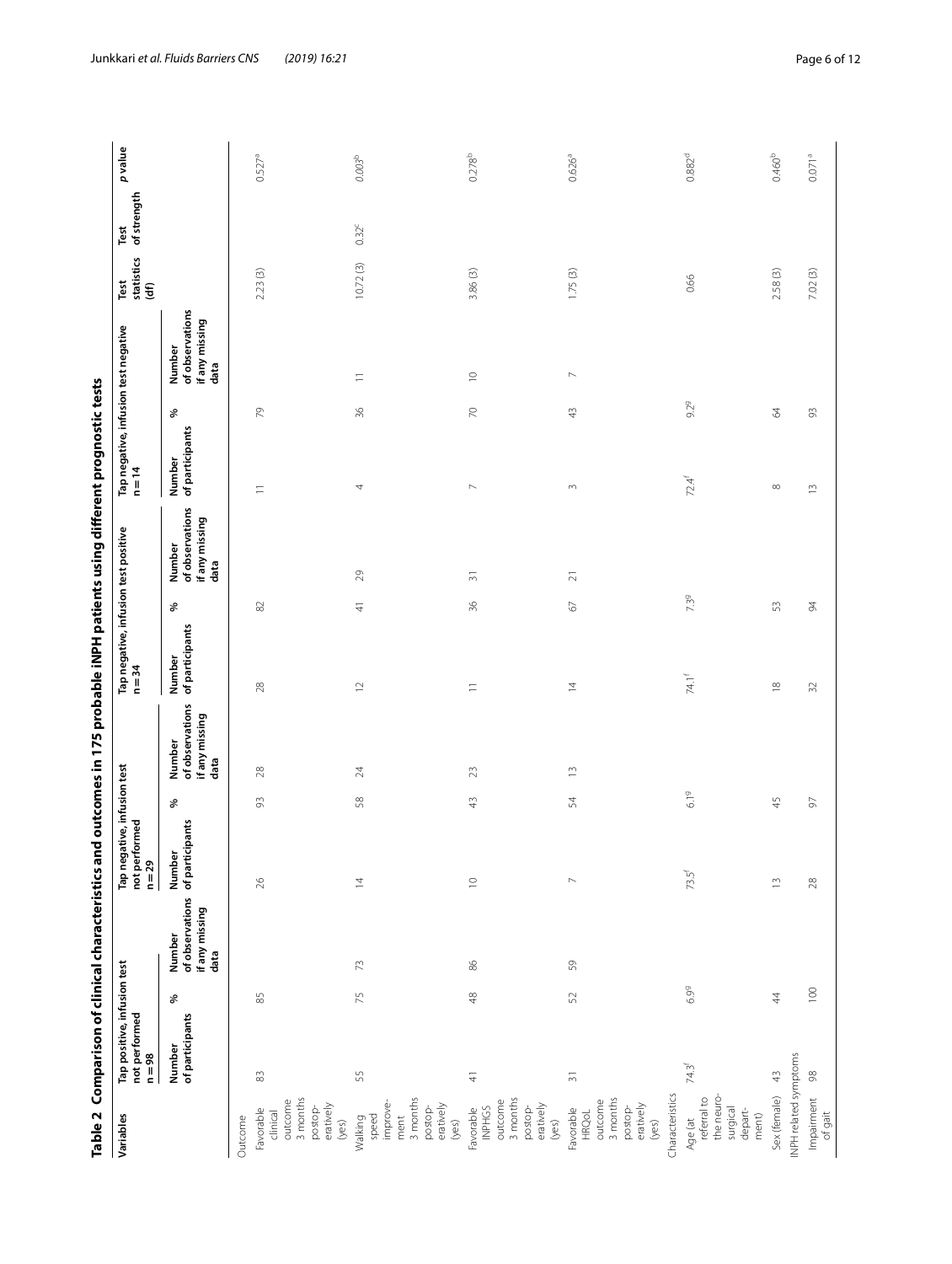| Table 2 (continued)                                         |                                                                      |                     |                                                                     |                                                          |                       |                                                     |                                                  |                   |                                                     |                                                |                            |                                                     |                                      |                     |                            |
|-------------------------------------------------------------|----------------------------------------------------------------------|---------------------|---------------------------------------------------------------------|----------------------------------------------------------|-----------------------|-----------------------------------------------------|--------------------------------------------------|-------------------|-----------------------------------------------------|------------------------------------------------|----------------------------|-----------------------------------------------------|--------------------------------------|---------------------|----------------------------|
| Variables                                                   | Tap positive, infusion test<br>not performed<br>$n = 98$             |                     |                                                                     | Tap negative, infusion test<br>not performed<br>$n = 29$ |                       |                                                     | Tap negative, infusion test positive<br>$n = 34$ |                   |                                                     | Tap negative, infusion test negative<br>$n=14$ |                            |                                                     | statistics<br>Test<br>$\mathfrak{F}$ | of strength<br>Test | p value                    |
|                                                             | of participants<br>Number                                            | ℅                   | of observations of participants<br>if any missing<br>Number<br>data | $\blacksquare$<br>Numbe                                  | శ                     | of observations<br>if any missing<br>Number<br>data | of participants<br>Number                        | శ                 | of observations<br>if any missing<br>Number<br>data | of participants<br>Number                      | శ                          | of observations<br>if any missing<br>Number<br>data |                                      |                     |                            |
| nence or<br>inconti-<br>urge<br>Urinary                     | $\otimes$                                                            | $\approx$           |                                                                     | 23                                                       | 79                    |                                                     | 26                                               | $\frac{1}{6}$     |                                                     | $\overline{4}$                                 | 100                        |                                                     | 3.87(3)                              |                     | $0.276^{a}$                |
| cognition<br>Impaired                                       | P,                                                                   | $\overline{\infty}$ |                                                                     | $\overline{27}$                                          | 93                    |                                                     | 28                                               | 82                |                                                     | $\frac{1}{2}$                                  | 93                         |                                                     | 4.04(3)                              |                     | $0.257^{b}$                |
| symtoms<br>related<br>Full triad<br>Onset of<br><b>HdN!</b> | 59                                                                   | 66                  |                                                                     | $\overline{z}$                                           | $\boldsymbol{\Sigma}$ |                                                     | $\overline{\sim}$                                | 2                 |                                                     | $\supseteq$                                    | 86                         |                                                     | 4.05(3)<br>3.01(3)                   |                     | $0.390^{b}$<br>$0.256^{b}$ |
| Onset a year<br>from the<br>referral<br>or less             | 35                                                                   | 36                  | 95                                                                  | $\mathord{\sim}$                                         | $24\,$                |                                                     | $\frac{5}{2}$                                    | $\frac{4}{6}$     | 33                                                  | $\mathord{\sim}$                               | $50\,$                     |                                                     |                                      |                     |                            |
| Onset more<br>from the<br>referral<br>a year<br>than        | $\odot$                                                              | 64                  | 95                                                                  | $\mathcal{Z}$                                            | $\geq$                |                                                     | $\approx$                                        | 54                | $\approx$                                           | $\scriptstyle\sim$                             | $50\,$                     |                                                     |                                      |                     |                            |
| First symptom of iNPH                                       |                                                                      |                     |                                                                     |                                                          |                       |                                                     |                                                  |                   |                                                     |                                                |                            |                                                     |                                      |                     |                            |
| Impairment<br>of gait or<br>imbal-<br>ance                  | 54                                                                   | 55                  |                                                                     | $\overline{\phantom{0}}$                                 | $59$                  |                                                     | $\circ$                                          | $27\,$            |                                                     | $\mathord{\sim}$                               | $50\,$                     |                                                     | 9.41(3)                              | $0.23^c$            | $0.024^{b}$                |
| Cognition<br>impair-<br>ment                                | $\overline{\sim}$                                                    | $\gtrsim$           |                                                                     | $\circ$                                                  | $\overline{z}$        |                                                     | $\equiv$                                         | 32                |                                                     | $\circ$                                        | $\frac{1}{4}$              |                                                     | 4.03(3)                              |                     | $0.258^{a}$                |
| Vertigo                                                     | $\supseteq$                                                          | $\supseteq$         |                                                                     | $\circ$                                                  | $\circ$               |                                                     | $\sim$                                           | $\overline{\sim}$ |                                                     | $\overline{\phantom{0}}$                       | $\sim$                     |                                                     | 9.59(3)                              | $0.21^{\circ}$      | $0.022^{a}$                |
| nence or<br>inconti-<br>Urinary<br>urge                     | $\infty$                                                             | $\infty$            |                                                                     | $\sim$                                                   | $\subseteq$           |                                                     | $\sim$                                           | $\circ$           |                                                     | $\circ$                                        | $\circ$                    |                                                     | 2.57(3)                              |                     | 0.463 <sup>a</sup>         |
| Other                                                       | Severity of INPH related symptoms preoperatively<br>$\mathsf{L}\cap$ | $\sqrt{2}$          |                                                                     | $\sim$                                                   | $\supseteq$           |                                                     | 3                                                | 0                 |                                                     | $\circ$                                        | $\circ$                    |                                                     | 3.09(3)                              |                     | $0.379^{a}$                |
| total score<br>$(0 - 12)$<br>INPHGS                         | $61^{\circ}$                                                         | 2.69                | 94                                                                  | 5.9 <sup>f</sup>                                         | $2.8^{\rm g}$         |                                                     | 5.6                                              | $2.8^{9}$         |                                                     | $67^{\dagger}$                                 | $\widetilde{\Box}$<br>2.69 |                                                     | 1.80                                 |                     | $0.614^{d}$                |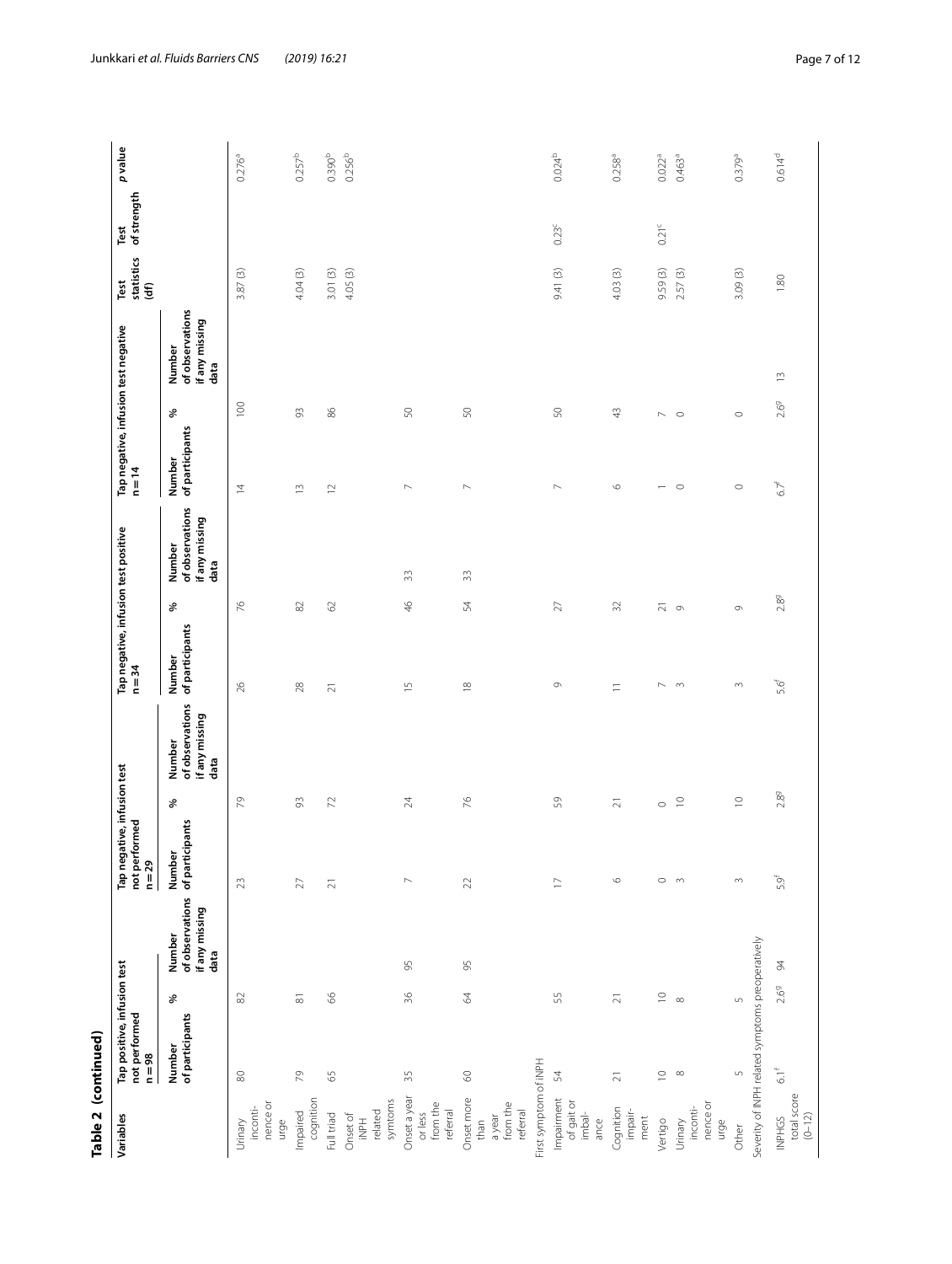| ٦ |
|---|
|   |
|   |
|   |
|   |
|   |
|   |
|   |
|   |
|   |
|   |
|   |
|   |
|   |
| г |
|   |
|   |
|   |
|   |
|   |
|   |

| Variables                                                                                         | Tap positive, infusion test<br>not performed<br>$n=98$ |         |                                  | Tap negative, infusion test<br>not performed<br>$n = 29$ |                 |                                                     | Tap negative, infusion test positive<br>$n = 34$ |      |                                                     | Tap negative, infusion test negative<br>$n = 14$ |        |                                                     | statistics<br>Test<br>$\widehat{\mathbf{f}}$ | of strength<br>Test | pvalue             |
|---------------------------------------------------------------------------------------------------|--------------------------------------------------------|---------|----------------------------------|----------------------------------------------------------|-----------------|-----------------------------------------------------|--------------------------------------------------|------|-----------------------------------------------------|--------------------------------------------------|--------|-----------------------------------------------------|----------------------------------------------|---------------------|--------------------|
|                                                                                                   | of participants<br>Number                              | ४       | if any missing<br>Number<br>data | of observations of participants<br>Numbe                 | శ               | of observations<br>if any missing<br>Number<br>data | of participants<br>Number                        | ್ಲೇ  | of observations<br>if any missing<br>Number<br>data | of participants<br>Number                        | శ      | of observations<br>if any missing<br>Number<br>data |                                              |                     |                    |
| Cognition<br>impair-<br>ment<br>(MMSE<br>score,<br>0-30)                                          | $22.0^{f}$                                             | 4.99    |                                  | 22.9 <sup>f</sup>                                        | 4.29            |                                                     | 22.5 <sup>f</sup>                                | 4.59 |                                                     | $23.1^{f}$                                       | 3.19   | $\frac{3}{2}$                                       | 0.73                                         |                     | $0.865^d$          |
| Comorbidity                                                                                       |                                                        |         |                                  |                                                          |                 |                                                     |                                                  |      |                                                     |                                                  |        |                                                     |                                              |                     |                    |
| the frontal<br>A <sub>B</sub> or HP <sub>T</sub><br>Presence of<br>found in<br>cortical<br>biopsy | 56                                                     | $\circ$ | 93                               | 0                                                        | $\overline{34}$ | 26                                                  | $\overline{17}$                                  | 55   | $\overline{31}$                                     | Б                                                | 45     | $\equiv$                                            | 5.71(3)                                      |                     | $0.126^{b}$        |
| complica-<br>Surgical<br>tions                                                                    | $\epsilon$                                             | 9       |                                  | īη                                                       | $\overline{1}$  |                                                     | P                                                | 3    |                                                     | $\stackrel{\times}{\cdot}$                       | $\sim$ |                                                     |                                              |                     | 0.259 <sup>a</sup> |

<sup>b</sup> Pearson Chi square test

<sup>c</sup> Cramer's V

<sup>d</sup> Intependent-Samples Kruskal-Wallis Test

f mean value

9 standard deviation

<sup>h</sup> 2 acute subdural hematomas caused by post-operative falling, 2 chronic subdural hematomas, 1 ventricular catheter displacement, 2 shunt infections, 1 peritoneal catheter displacement, 1 intracerebral hemorrhage " Maximum likelyhoodratio Chi square test<br>" Pearson Chi square test<br>" reaprodent-Samples Kruskal-Wallis Test<br>" a sandard deviation<br>" a sacute subdural hematomas caused by post-operative falling, 2 chronic subdural hematoma

<sup>1</sup> 3 chronic subdural hematoma, 2 shunt infections <sup>j</sup> 1 peritoneal catheter displacement

k 1 peritoneal catheter displacement. Strength statistics were reported only for the statistically significant group differences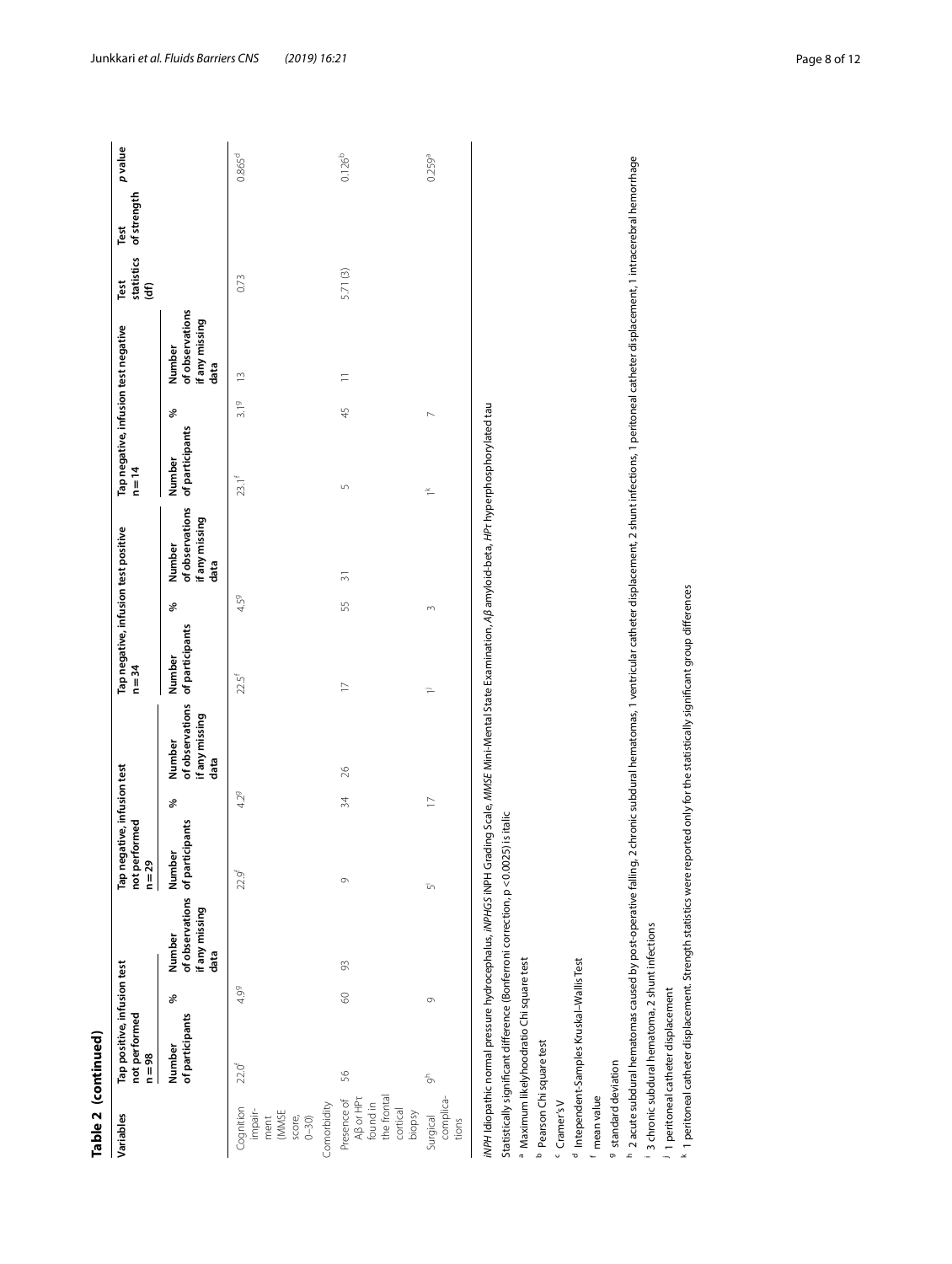was used in multiple comparisons to estimate group differences in continuous variables. For non-continuous variables Pearson Chi square test was used. If the cell expecteds were 5 or less in more than 20% of cells, the table was tested with a maximum likelihood ratio Chi square test  $[30]$  $[30]$ . Cramer's V was used as a post-test to test the strength of the association between the nominal variables. All tests for signifcance were two-sided, with probabilities of<0.05 accepted as statistically signifcant. Stricter rejection criterion for  $\alpha$  was performed using Bonferroni-correction ( $p=0.05$  divided by the number of comparisons) to take account multiple comparisons.

#### **Results**

From 341 patients suspected of iNPH, 88 patients were excluded from further research (Fig.  $1$ ). The majority of exclusions (62/88) were caused by deviation from the protocol's gait assessment guidelines (Table [1](#page-3-0)). 253 patients with suspected iNPH were included in the study (Fig. [1\)](#page-2-0), 177/253 (70%) of whom were treated with a CSF shunt (Table [2\)](#page-5-0). Patients were divided into groups according to the prognostic tests used (Fig. [1](#page-2-0), Table [2](#page-5-0)): patients who were shunted on the basis of a positive LTT (98/177, 55%), negative LTT (29/177, 16%), negative LTT combined with positive infusion test (34/177, 19%) and to patients who had negative results in both above mentioned tests (14/177, 8%). Only 2 patients (2/177, 1.1%) were referred for ancillary direct invasive ICP monitoring after a negative LTT and infusion test, and thus were not included to statistical analyses.

#### **Outcome of CSF shunting**

The clinical response to CSF shunting was high (79– 93%) in all patient groups. A moderate association (Cramer's  $V=0.32$ ) was found between the walking speed improvement rate and the prognostic group  $(X^2)$ ,  $p=0.003$ : the walking speed improvement rate was lower if the patient had a negative LTT, and was lowest in patients with both negative LTT and infusion test  $(4/11, 36%)$  (Fig. [1](#page-2-0), Table [2](#page-5-0)). The INPHGS exhibited varying rates of success in each of the four groups that were not signifcantly diferent between the prognostic groups. In total, 14 probable or possible iNPH patients were not shunted (Fig. [1](#page-2-0)). In four cases, severe comorbidities prevented general anesthesia and 10 were due to patient's refusal.

#### **Diferences in clinical variables**

The clinical symptomatology of iNPH was rather simi-lar in all four groups (Table [2\)](#page-5-0): gait impairment was present in 93–100%, urinary incontinence or urge was present in 76–100%, and cognitive impairment in 81–93% of patients. Gait impairment was observed in all patients who had a positive LTT (100%), whereas urinary incontinence and cognitive impairment were most frequently present in patients with a negative LTT and negative infusion test (100% and 93%). Patients who were treated with a CSF shunt regardless of the negative LTT or infusion test tended to present more frequently the full symptom triad (Table [2\)](#page-5-0). These differences were, however, not statistically significant. The patient groups were indiferent in terms of age, cognitive impairment and the severity of iNPH (Table [2](#page-5-0)). There was no statistically significant difference in the onset of iNPH-related symptoms between the prognostic groups (Table [2](#page-5-0)).

After Bonferroni-correction for multiple testing, there was no signifcant diference between the groups when it come to the frst presentation of iNPH. Prior to the correction, there was a weak association (Cramer's  $V=0.23$ ) between the prognostic group and gait impairment or imbalance as the initial symptom  $(X^2, p=0.024)$ . Prior to the correction, patients who did not undergo an infusion test seemed to have gait impairment or imbalance as the frst symptoms more frequently than those to whom the infusion test was performed. Similarly, prior to the Bonferroni-correction, there was a weak association (Cramer's  $V=0.21$ ) between the prognostic group and vertigo as the initial symptom  $(X^2, p=0.022)$ . This atypical presentation seemed more prevalent in patients that underwent infusion testing.

The presence of  $\mathsf{A}\beta$  or  $\mathsf{HP}\tau$  observed in the frontal cortical biopsy varied from 34 to 60%, and no statistically signifcant diferences between the prognostic groups were observed.

Surgical complication rates did not difer between prognostic groups (Table [2](#page-5-0)). We did not observe signifcant/permanent complications caused by diagnostic or prognostic tests. Although not systemically collected for this study, we have observed few patients experiencing headache after LTT that required blood patch treatment. Similarly, a small group of patients experienced radiculating pain to lower limb during and shortly after LTT or infusion test, but this pain did not persist and did not require intervention.

Twenty-fve percent (62/253) of the study participants had unlikely iNPH, with Alzheimer's disease (AD) as the most frequent diagnosis (14/62, 23%) (Table [3](#page-9-0)). From 62 patients with unlikely iNPH, 11 (11/62, 18%) had vascular dementia (VAD) or cerebrovascular disease, seven (7/62, 11%) had VAD in addition to AD, six (6/62, 10%) had spinal stenosis, six (6/62, 10%) had cognition impairment or dementia with unspecifed etiology (Table [3\)](#page-9-0). All detected conditions are presented in Table [3](#page-9-0).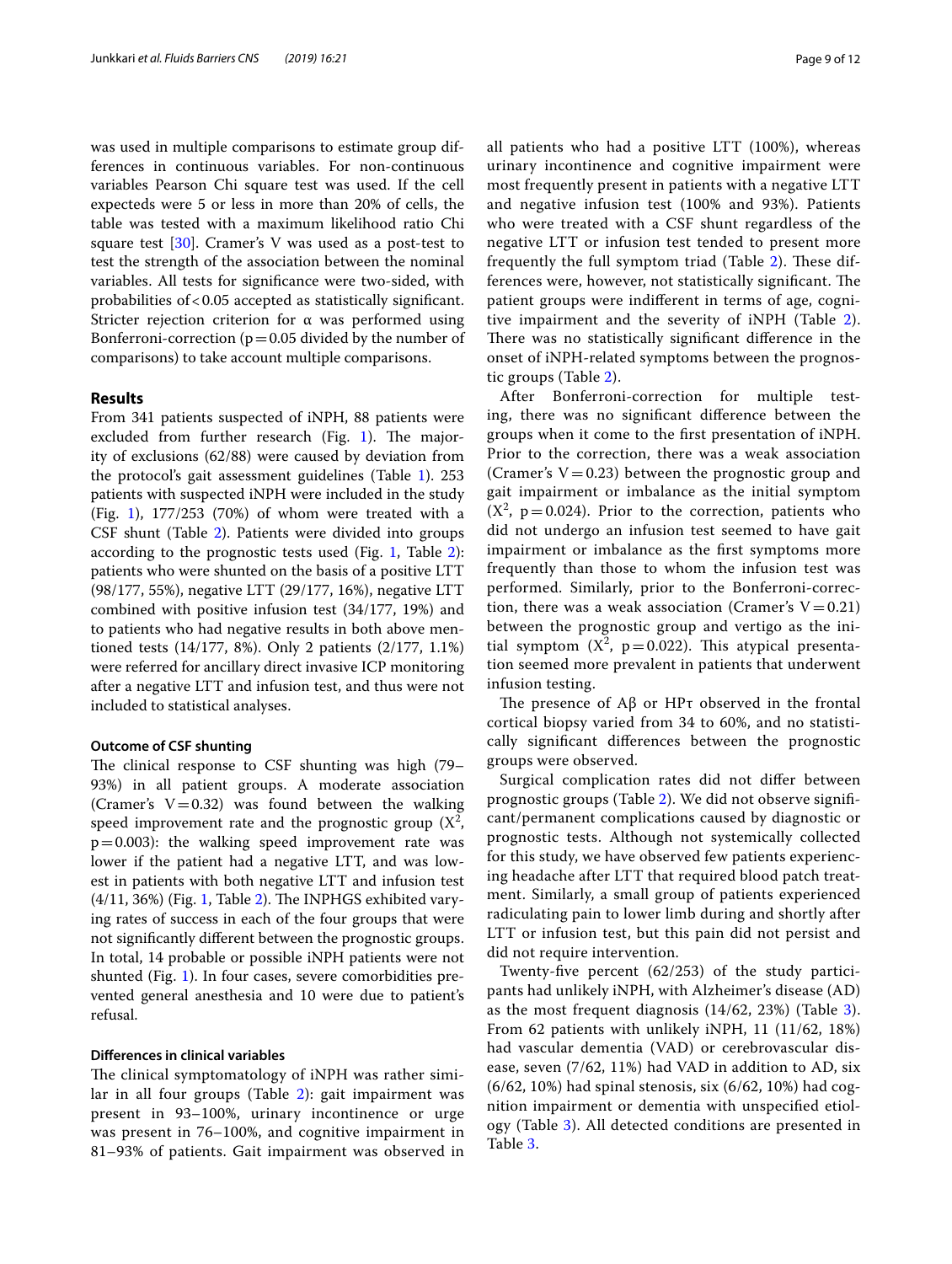|                                                            | Number of patients (%) | % of all<br>253 study<br>participants |
|------------------------------------------------------------|------------------------|---------------------------------------|
| Conditions                                                 | 62 (100)               | 24.5                                  |
| Alzheimer's disease                                        | 14(22.6)               | 5.5                                   |
| Vascular dementia or cerebrovascular disease               | 11(17.7)               | 4.3                                   |
| Alzheimer's disease and vascular dementia                  | 7(11.3)                | 2.8                                   |
| Spinal stenosis                                            | 6(9.7)                 | 2.4                                   |
| Cognition impairment or dementia with unspecified etiology | 6(9.7)                 | 2.4                                   |
| Ventriculomegaly (congenital or unclear etiology)          | 4(6.5)                 | 1.6                                   |
| Drug induced Parkinsonism or psychiatric condition         | 4(6.5)                 | 1.6                                   |
| Parkinson's disease (1 idiopathic, 2 vascular)             | 3(4.8)                 | 1.2                                   |
| Lewy's bodies disease                                      | 2(3.2)                 | 0.8                                   |
| Traumatic brain injury                                     | 2(3.2)                 | 0.8                                   |
| Frontotemporal dementia                                    | 1(1.6)                 | 0.4                                   |
| Vertigo                                                    | 1(1.6)                 | 0.4                                   |
| Arthrosis                                                  | 1(1.6)                 | 0.4                                   |

#### <span id="page-9-0"></span>**Table 3 62 patients with unlikely iNPH referred to KUH iNPH outpatient clinic from 2010 until 2017**

*iNPH* Idiopathic normal pressure hydrocephalus, *KUH* Kuopio University Hospital

#### **Discussion**

The Kuopio iNPH protocol is based on the two existing diagnostic guidelines in terms of the pre-treatment probability, classifcation and radiological analysis [\[1](#page-11-0), [2\]](#page-11-1), but there are some key diferences in the prognostic tests used. While the protocol has emphasis on diferential diagnostics, an ELD would have strengthened the prognostic value of the protocol. It is reasonable to assume, that some of the patients with negative LTT in this cohort might have benefitted from drainage test. There is a perplexing question: whether to downgrade the clinical probability for iNPH, as we have done, when competing diagnoses become more likely after the initial probability designation (Fig. [1\)](#page-2-0). One could reasonably argue that the fnal clinical designation should be made before ancillary testing. Current diagnostic guidelines do not provide an answer to this question, but emphasize ruling out any other medical conditions at the start of classifcation, and to clinically follow those who exhibit negative prognostic/diagnostic tests [[1,](#page-11-0) [2](#page-11-1)]. We argue that an option for reclassifcation, in addition to unifed probability criteria, is needed. An additional diference from the established guidelines is that the cortical biopsy taken at surgery is part of the Kuopio iNPH protocol as a diagnostic and prognostic tool. The biopsy gives additional information for clinicians and helps patient and their families potentially to plan ahead if AD-related pathology is detected.

In clinical practice, the decision whether or not to perform shunt surgery is infuenced not only by the results of the prognostic tests, but also by the clinical probability, representation and the accurate identifcation of iNPH. A variety of conditions share similar symptoms with iNPH [[1,](#page-11-0) [2](#page-11-1), [6](#page-11-5)] and may be seen at the outpatient clinic even if a preceding neurological evaluation has been per-formed (Table [3\)](#page-9-0). This a priori patient selection has had an undoubtable efect on our results, since only a fourth of the patients had a condition other than iNPH. While these conditions were expected, it was interesting to see a heavily skewed distribution: in our cohort, other neurological conditions contributed to most of the diferential diagnoses (74%, 46/62), the second largest group being musculoskeletal conditions (10%, 7/62) (Table [3](#page-9-0)). One could argue, that in terms of guideline classifcation, these patients should remain at least possible iNPH [[1,](#page-11-0) [2\]](#page-11-1). We emphasize that while the competing condition was the most likely one in these patients, they can be referred for clinical re-evaluation if a suspicion of iNPH re-emerges.

In our experience, when a thorough differential diagnostics is performed, patients identified to have probable iNPH have a considerable possibility to benefit from CSF shunting even when their LTT and infusion test comes out negative  $[31]$  $[31]$  $[31]$ . In cases with more atypical presentation of iNPH, such as patients without gait impairment, infusion testing had a significant value as a differential diagnostic test. It is important to acknowledge, that delaying the treatment in patients with probable iNPH, due to e.g. long waiting times for surgery or unnecessarily extended diagnostic workup, can be harmful  $[7, 8]$  $[7, 8]$  $[7, 8]$  $[7, 8]$ . In our cohort, iNPH patients presenting atypical symptomology significant comorbidities or other potential sources for their symptoms,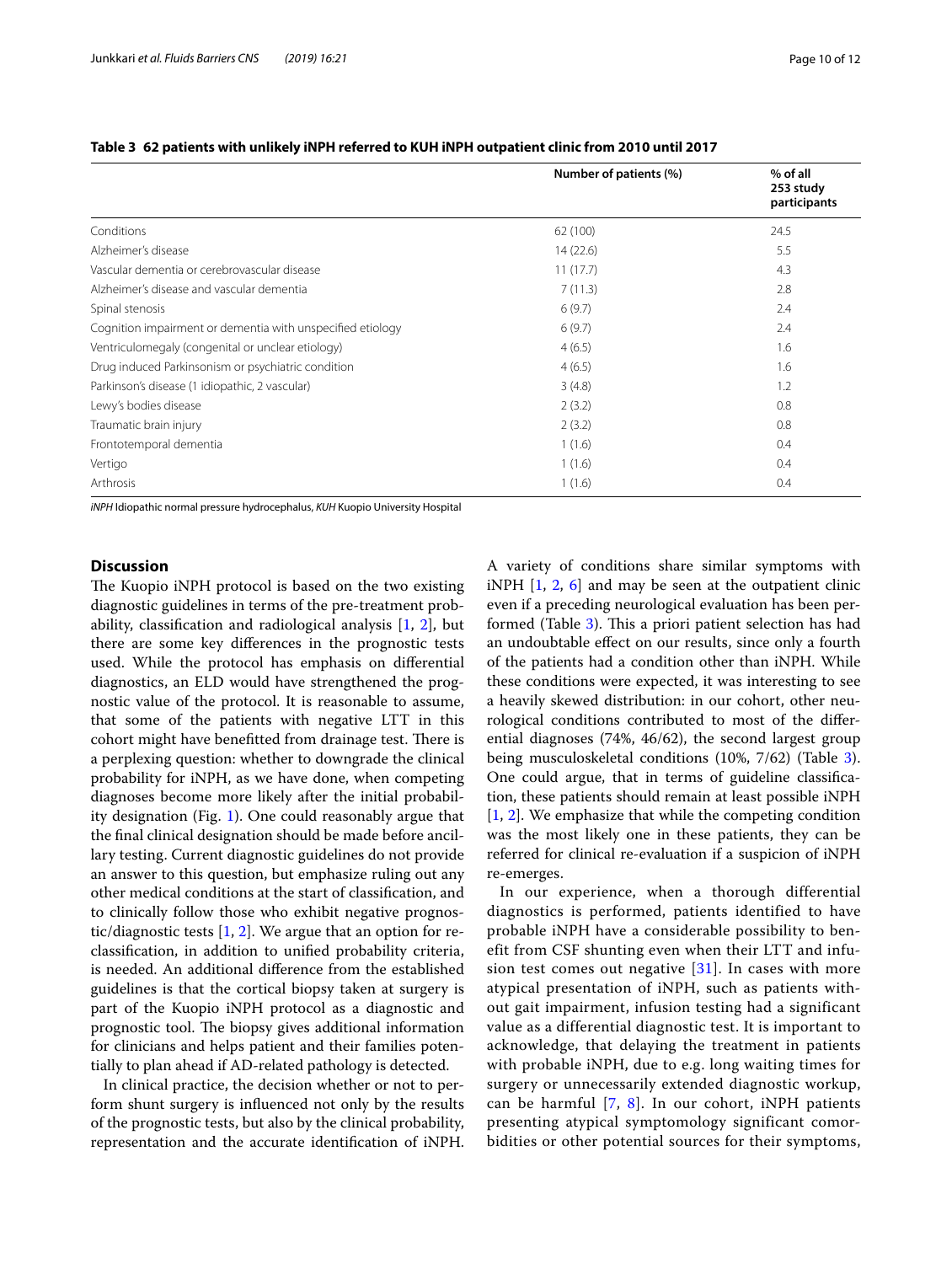underwent ancillary testing, the clear probable iNPH cases were directed to shunting right after the initial negative LTT. Nevertheless, the general outcome rate in our cohort was similar to that reported in the literature [[32](#page-11-31)].

While a combination of the LTT and the infusion test perform well in identifying potential benefiters of shunt surgery, exclusion criteria based on these tests has not been presented  $[18]$  $[18]$  $[18]$ . A patient's neurologic comorbidities, especially AD, may affect the gait response to LTT [\[31\]](#page-11-30), and therefore the results of the LTT should be evaluated with care. Because the interpretation of the LTT may vary  $[2, 11-13]$  $[2, 11-13]$  $[2, 11-13]$  $[2, 11-13]$  $[2, 11-13]$  $[2, 11-13]$ , one could argue for a higher or a lower gait speed improvement threshold than we have used. While we have used a threshold based on our clinical experience, one could justifiably choose otherwise. Similarly, a longer observation time after LTT might be useful [[7,](#page-11-6) [15,](#page-11-13) [17\]](#page-11-15). There exists an unsolved issue regarding the definition of a minimal clinically significant change in gait performance after the LTT. While out of scope to be fully addressed in this paper, we performed receiver operating characteristic (ROC) curve, placing the favorable 3-month iNPHGS –outcome as the binary variable [[26](#page-11-25)]. Analysis did not show threshold for gait speed change (raw and percentage change) in LTT for this outcome indicator in this cohort with limited followup (Additional file [1:](#page-10-0) Figure S1). Further research in this area is needed.

While the gait performance is, by far, the most objective measure for outcome assessment in iNPH, other outcome indicators should accompany it. Performance in activities of daily living and patient reported outcome measures might enhance clinical evaluation in this regard  $[10, 33]$  $[10, 33]$  $[10, 33]$ , but should not be used alone  $[33]$ . Unfortunately, we do not have follow-up information regarding the 14 probable or possible iNPH patients that were not shunted (Fig. [1](#page-2-0)). iNPH patients that are fit for surgery are encouraged to have shunt surgery after clinical re-evaluation, even after initial refusal.

#### **Conclusions**

Our results emphasize the role of systematic diagnostic and prognostic workup especially in cases with an atypical presentation of iNPH e.g. without gait impairment as the leading symptom. Additional diagnostic testing may be required, but that should not delay adequate care. Active surgical treatment is recommended in patients with a high clinical probability of iNPH. Other neurological conditions contribute most of the differential diagnoses.

#### **Limitations and generalizability**

The cut-off points between positive and negative prognostic tests as well as the performance of the tests vary between published studies. A number of limitations are identifed in this study. A longer follow-up time would have strengthened the data. The LTT and the infusion test were performed from diferent lumbar punctures and ELD was not used in our protocol. Furthermore the neurosurgeon who reviewed the patient postoperatively was not, by rule, independent of the surgery.

#### **Additional fle**

<span id="page-10-0"></span>**[Additional fle 1: Figure S1.](https://doi.org/10.1186/s12987-019-0142-9)** ROC analysis for 3-mo favorable iNPHGS outcome using gait speed change in LTT. Figure Legend: Favorable iNPHGS outcome is a reduction in the iNPHGS total score at least by a single point. Abbreviations: ROC, Receiver operating characteristic; AUC, Area under the curve; INPHGS, iNPH grading scale; iNPH, idiopathic normal pressure hydrocephalus.

#### **Abbreviations**

iNPH: idiopathic normal pressure hydrocephalus; CSF: cerebrospinal fuid; sNPH: secondary normal pressure hydrocephalus; NPH: normal pressure hydrocephalus; KUH: Kuopio University Hospital; CT: computed tomography; MRI: magnetic resonance imaging; LTT: lumbar tap test; TUG: timed up and go—test; ICP: intracranial pressure; iNPHGS: iNPH Grading Scale; MMSE: Mini-Mental State Examination; HPτ: hyperphosphorylated tau; Aβ: amyloid-beta; AD: Alzheimer's disease; VAD: vascular dementia; PD: Parkinson's disease; iPD: idiopathic PD; LBD: Lewy's bodies disease; CVD: cerebrovascular disease; ml: milliliter; min: minute; mmHg: millimeter of mercury; ROC: receiver operating characteristic.

#### **Acknowledgements**

We want to thank Marita Parviainen (Research Nurse) for collection of data and performing data entry.

#### **Authors' contributions**

AJ, AJL, VEK, ND, HKJ, AMK, TR, ON, MK, TH, JEJ and VL drafted and revised the manuscript for content, contributed to the data analysis and interpreted results. Study was designed by VL and AJ. Study supervision and obtaining study funding VL and JEJ. AJ, AJL, AMK, TR, ND, HKJ, ON, JEJ and VL contributed to the data acquisition. AJ performed the statistical analysis. All authors read and approved the fnal manuscript.

#### **Funding**

This study was supported by the Kuopio University Hospital; State Research Funding (VTR Fund); and the Finnish Medical Foundation.

#### **Availability of data and materials**

The anonymized datasets used and/or analyzed during the current study are available from the corresponding author upon reasonable request.

#### **Ethics approval and consent to participate**

The permission for the research was received from the Research Ethics Board of the Kuopio University Hospital (KUH). Informed consent was obtained from every patient or a legally authorized representative before undergoing evaluations.

#### **Consent for publication**

Personal information is de-identifed in this manuscript.

#### **Competing interests**

The authors declare that they have no competing interests.